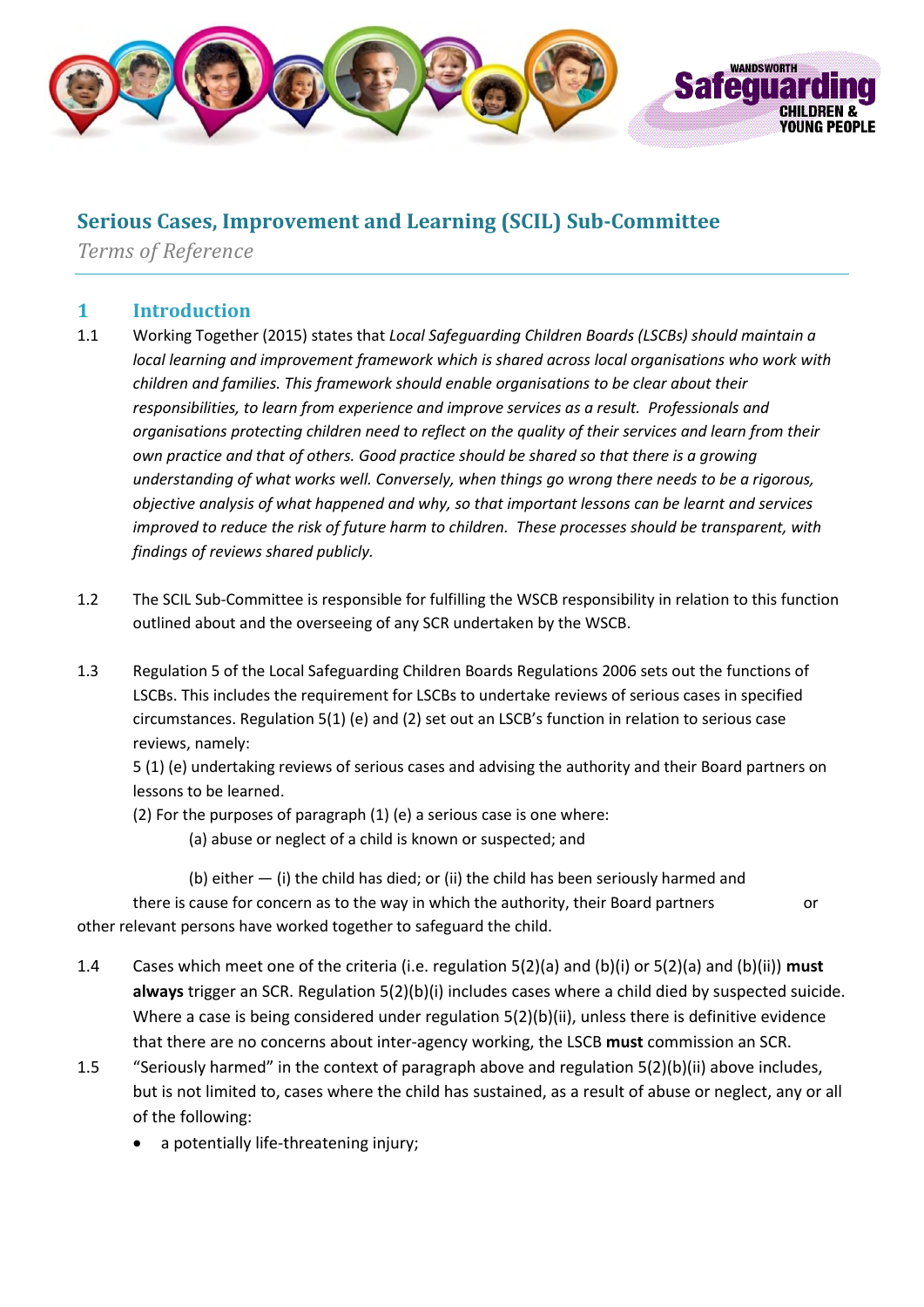

- serious and/or likely long-term impairment of physical or mental health or physical, intellectual, emotional, social or behavioural development.
- 1.6 This definition is not exhaustive. In addition, even if a child recovers, this does not mean that serious harm cannot have occurred. WSCB should ensure that considerations on whether serious harm has occurred are informed by available research evidence.

#### **2 Chairing**

2.1 The Head of Safeguarding Standards Service for Children's Social Care chairs the SCIL Sub-Committee and provides challenge and oversight of decisions about whether to recommend undertaking a SCR and of those qualitative indicators of standards of practice across the borough.

#### **3 Membership**

#### 3.1 Serious Case Review Sub-Committee Membership

Head of Safeguarding Standards Service (Chair) Assistant Director, Children's Social Care WSCB Business Manger Lead for CSE and Missing Children Head of Workforce, Training & Development CAIT /Borough Police - Community Safety Unit Names Nurse for Safeguarding, SW London & St George's Mental Health Trust Designate Doctor, Wandsworth CCG Designate Nurse, Wandsworth CCG Named Nurse, St George's University Hospitals NHS Foundation Trust – Community Services / Acute Services General Manager, CAMHS Principal Social Worker Probation Education and Inclusion Service

#### **4 Attendance**

- 4.1 The SCIL Sub-Committee will meet on two months intervals and may be recalled for an extraordinary meeting in the event of a serious incident or child death that may meet the criteria for a SCR.
- 4.2 Those members of SCIL are responsible for attending regularly and this will be reported to WSCB executive via annual report. Any members who fail to attend regularly will be asked to locate a permanent substitute.

#### **5 Scope**

5.1 LSCBs will be required to provide a framework for learning and improvement and this will cover the full range of reviews and audits which are aimed at driving improvements to safeguard and promote the welfare of children. Some of these reviews (i.e. Serious Case Reviews and child death reviews) are required under legislation. The final decision on whether to commission an SCR rests with the LSCB Chair.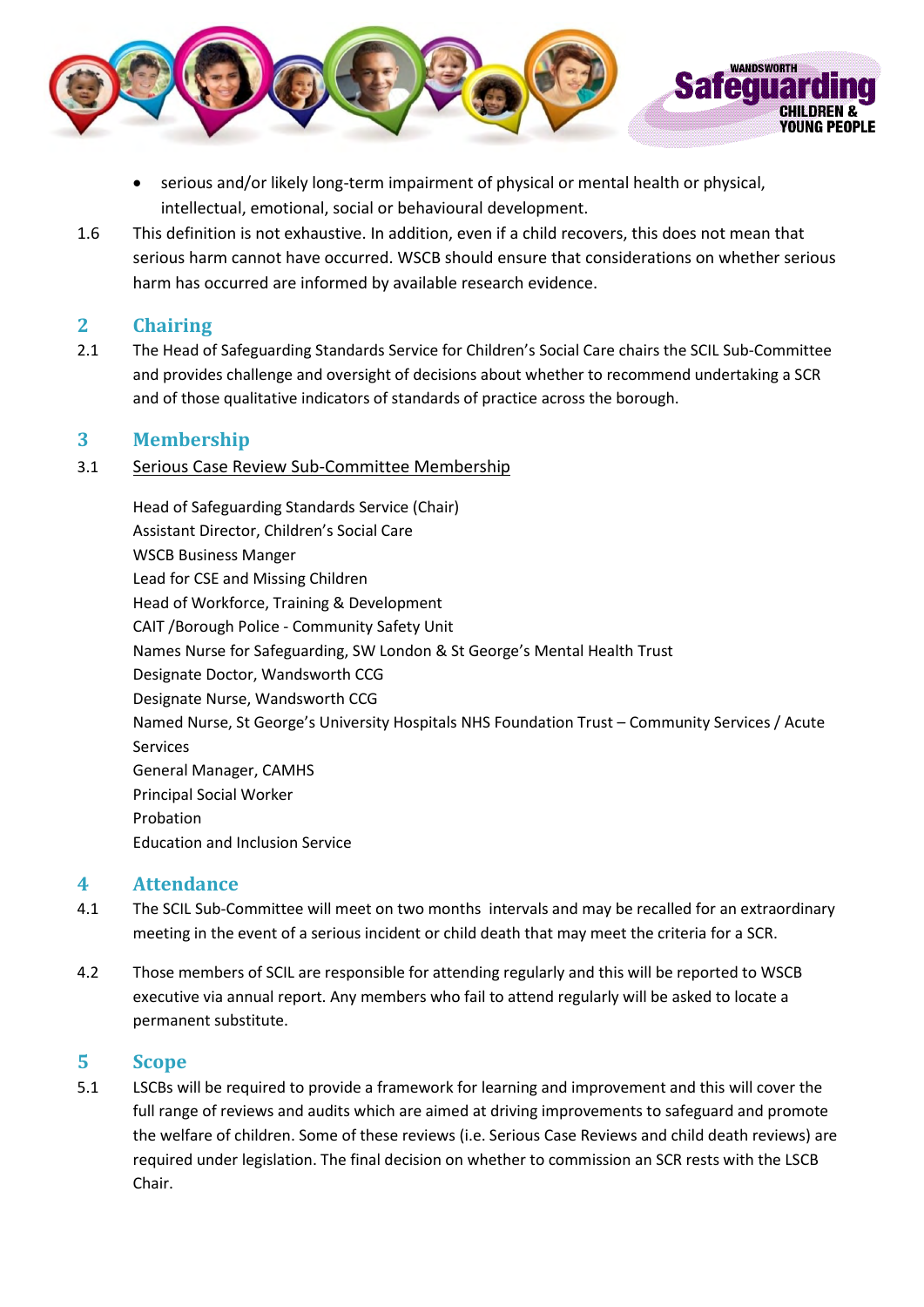

- 5.2 The SCIL Sub-Committee will be responsible for:
	- a. Receiving relevant information from the Child death review a review of all child deaths up to the age of 18, and a rapid response to each unexpected death of a child;
	- b. Serious Case Review for every case where abuse or neglect is known or suspected and either:
		- o a child dies; or
		- $\circ$  the child has been seriously harmed and there is cause for concern as to the way in which the authority, their Board partners or other relevant persons have worked together to safeguard the child.
	- c. Management review of a child protection incident which falls below the threshold for an SCR; and
	- d. Review or audit of practice in one or more agencies
	- e. Multi-agency WSCB commissioned audits.
	- f. Review of learning from single agency audits.

#### **6 Principles**

- 6.1 The following principles for learning and improvement will be applied by WSCB and partner organisations to all reviews:
	- there should be a culture of continuous learning and improvement across the organisations which work together to safeguard and promote the welfare of children – identifying opportunities to draw on what works and promote good practice;
	- 1. the approach taken to reviews must be proportionate according to the scale and level of complexity of the issues being examined;
	- 2. WSCB and partners will participate fully in SCRs and will make findings available to the public.
	- 3. WSCB and partners will participate in a multi-agency audit and review programme as their commitment to continuous learning to improve services to children in Wandsworth.
	- the impact of SCRs and other reviews on improving services to children and families and on reducing the incidence of deaths or serious harm to children must be described in WSCB annual report